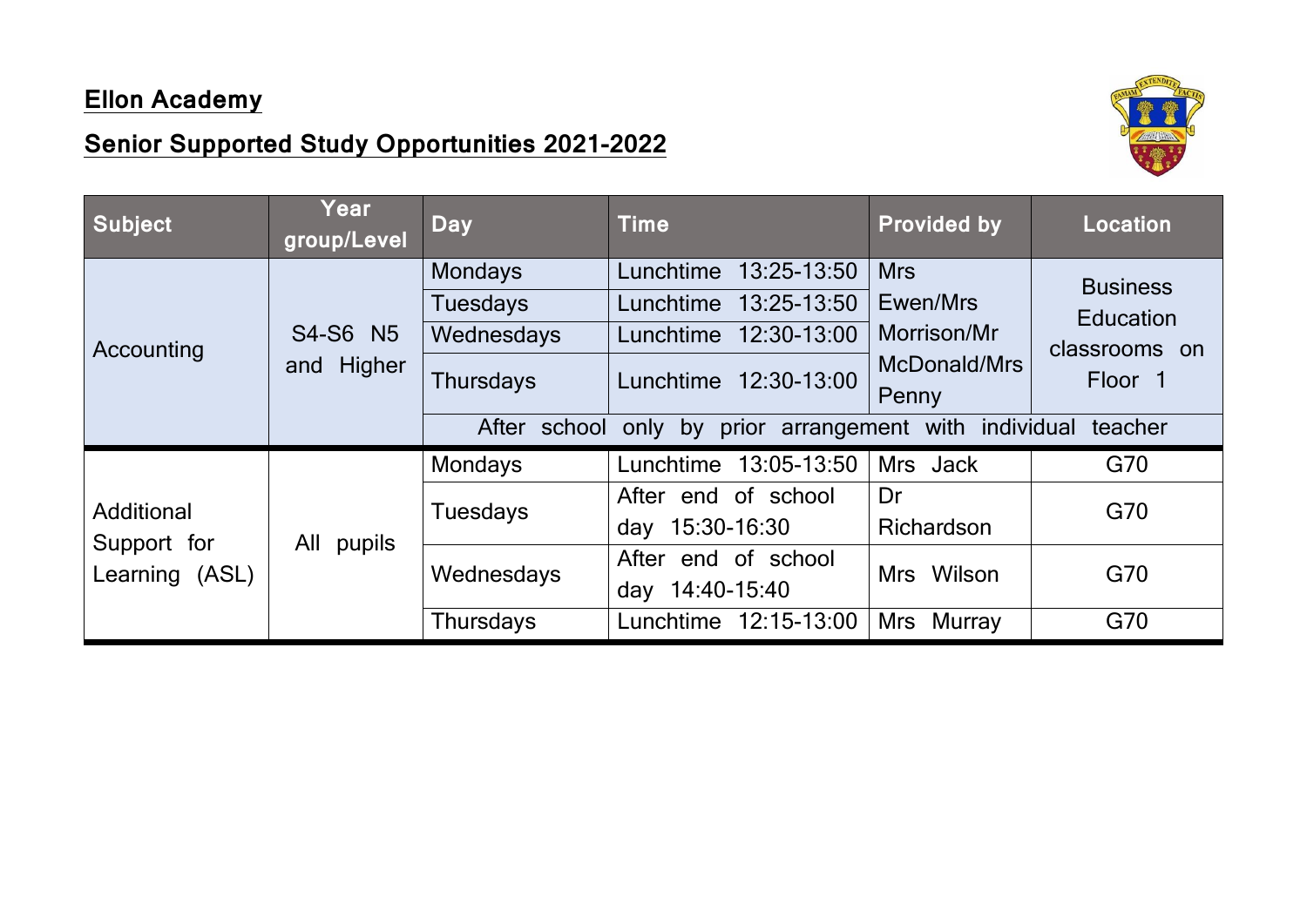| <b>Subject</b>                              | Year<br>group/Level                  | <b>Day</b>                                                          | <b>Time</b>                                                                                            | <b>Provided by</b>                                             | <b>Location</b>                                                            |  |
|---------------------------------------------|--------------------------------------|---------------------------------------------------------------------|--------------------------------------------------------------------------------------------------------|----------------------------------------------------------------|----------------------------------------------------------------------------|--|
| Administration<br>& IT                      | S4-S6 N3,<br>N4, N5 and<br>Higher    | <b>Mondays</b><br><b>Tuesdays</b><br>Wednesdays<br><b>Thursdays</b> | 13:25-13:50<br>Lunchtime<br>13:25-13:50<br>Lunchtime<br>Lunchtime 12:30-13:00<br>Lunchtime 12:30-13:00 | <b>Mrs</b><br>Ewen/Mrs<br>Morrison/Mr<br>McDonald/Mrs<br>Penny | <b>Business</b><br><b>Education</b><br>classrooms on<br>Floor <sub>1</sub> |  |
|                                             |                                      | After school - only by prior arrangement with individual teacher    |                                                                                                        |                                                                |                                                                            |  |
| Art & Design<br>(including)<br>Photography) | <b>S4-S6</b>                         |                                                                     | After school by arrangement between the individual teacher and                                         |                                                                | pupil                                                                      |  |
| <b>Biology</b>                              | N4, N5,<br>Higher and<br>Adv. Higher | <b>Individual</b><br>teacher                                        | pupils to arrange with class                                                                           | Pupil's class<br>teacher                                       | <b>Science</b><br>classrooms on<br>Floor 1                                 |  |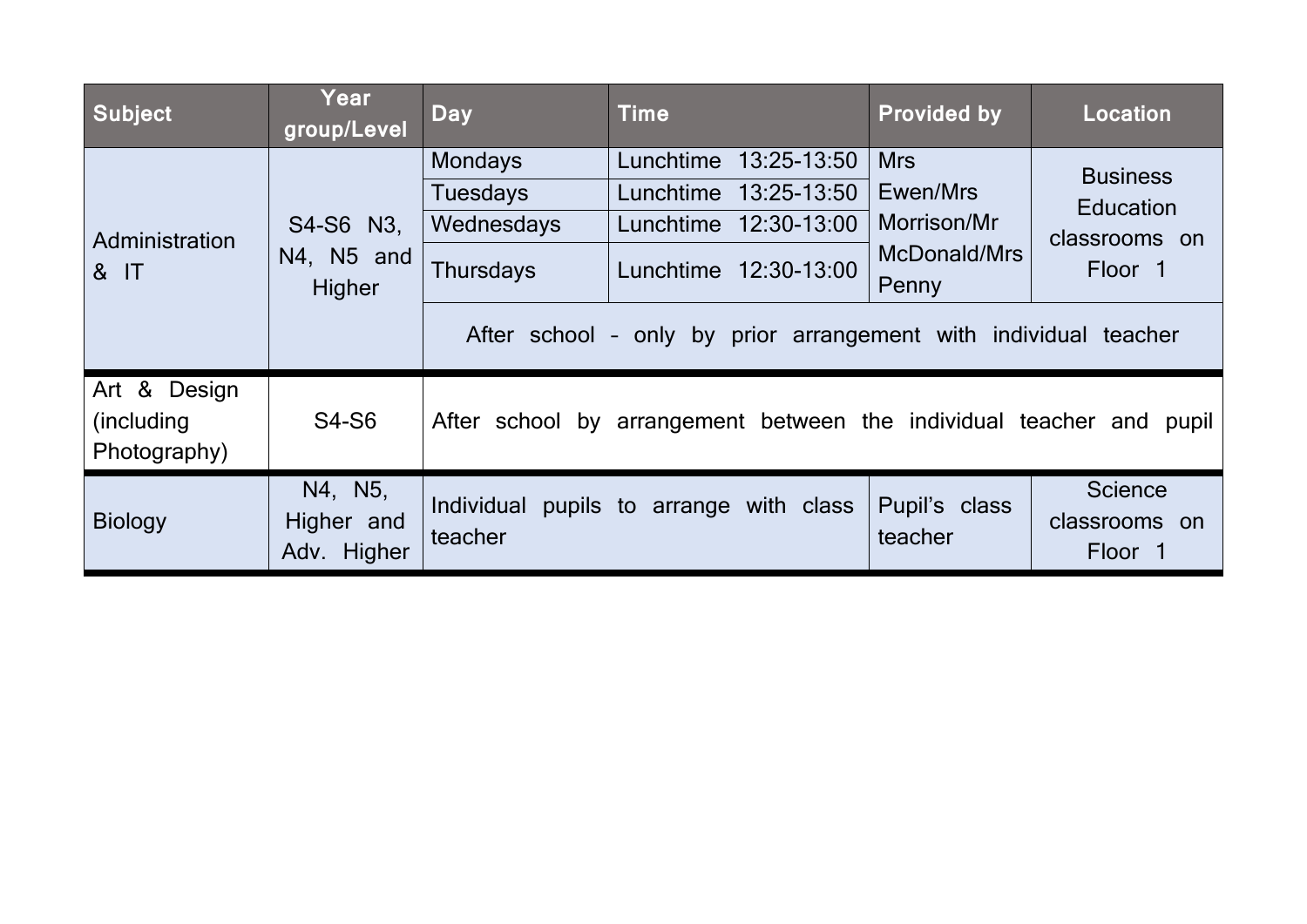| <b>Subject</b>                | Year<br>group/Level                  | <b>Day</b>                                                                                             | Time                                    | <b>Provided by</b>                                             | <b>Location</b>                                                 |
|-------------------------------|--------------------------------------|--------------------------------------------------------------------------------------------------------|-----------------------------------------|----------------------------------------------------------------|-----------------------------------------------------------------|
| <b>Business</b><br>Management | S4-S6 N3,<br>N4, N5 and<br>Higher    | <b>Mondays</b>                                                                                         | Lunchtime 13:25-<br>13:50               | <b>Mrs</b><br>Ewen/Mrs<br>Morrison/Mr<br>McDonald/Mrs<br>Penny | <b>Business</b><br><b>Education</b><br>classrooms on<br>Floor 1 |
|                               |                                      | <b>Tuesdays</b>                                                                                        | Lunchtime 13:25-<br>13:50               |                                                                |                                                                 |
|                               |                                      | Wednesdays                                                                                             | Lunchtime 12:30-<br>13:00               |                                                                |                                                                 |
|                               |                                      | <b>Thursdays</b>                                                                                       | Lunchtime 12:30-<br>13:00               |                                                                |                                                                 |
|                               |                                      | only by prior arrangement with individual<br>After school<br>teacher                                   |                                         |                                                                |                                                                 |
| Chemistry                     | N4, N5,<br>Higher and<br>Adv. Higher | teacher                                                                                                | Individual pupils to arrange with class | Pupil's class<br>teacher                                       | <b>Science</b><br>classrooms on<br>Floor <sub>1</sub>           |
| Drama                         | <b>S4-S6</b>                         | During lunchtime and after school by arrangement between the<br>individual teacher and group of pupils |                                         |                                                                |                                                                 |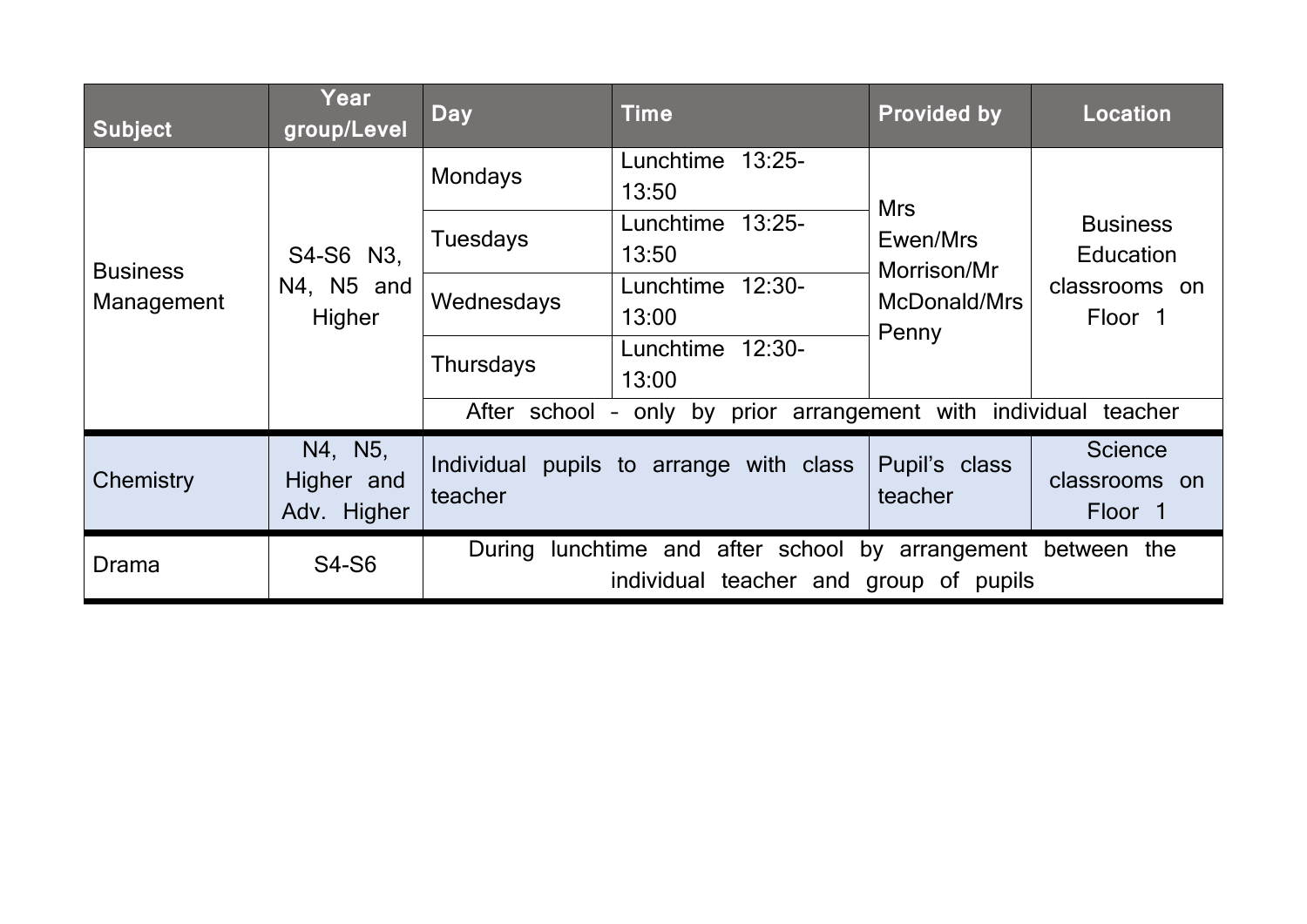| <b>Subject</b>     | Year<br>group/Level              | <b>Day</b>                        | <b>Time</b>                                          | <b>Provided by</b>                                             | <b>Location</b>                                                 |
|--------------------|----------------------------------|-----------------------------------|------------------------------------------------------|----------------------------------------------------------------|-----------------------------------------------------------------|
| Economics          | <b>S4-S6</b><br>Higher           | <b>Mondays</b><br><b>Tuesdays</b> | 13:25-13:50<br>Lunchtime<br>13:25-13:50<br>Lunchtime | <b>Mrs</b><br>Ewen/Mrs<br>Morrison/Mr<br>McDonald/Mrs<br>Penny | <b>Business</b><br><b>Education</b><br>classrooms on<br>Floor 1 |
|                    |                                  | Wednesdays<br><b>Thursdays</b>    | 12:30-13:00<br>Lunchtime<br>Lunchtime 12:30-13:00    |                                                                |                                                                 |
|                    |                                  | After school                      | by prior arrangement with individual<br>only         |                                                                | teacher                                                         |
| English /<br>Media | <b>S4-S6</b>                     | <b>Mondays</b>                    | After end of school<br>day 15:30-16:30               | Mrs Corser                                                     | S <sub>3</sub>                                                  |
|                    |                                  | <b>Tuesdays</b>                   | After end of school<br>day 15:30-16:30               | Mrs Corser                                                     | S <sub>3</sub>                                                  |
|                    |                                  | Wednesdays                        | Lunchtime 12:15-13:00                                | Mrs Warne                                                      | S <sub>10</sub>                                                 |
| Geography          | N5, Higher<br>and Adv.<br>Higher | <b>Tuesdays</b>                   | After end of school<br>day 15:30-16:00               | <b>Miss</b><br>Tomlinson                                       | S <sub>19</sub>                                                 |
|                    |                                  | <b>Thursdays</b>                  | 12:30-13:00<br>Lunchtime                             | <b>Miss</b><br>Longhurst                                       | <b>S18</b>                                                      |
|                    |                                  | <b>Fridays</b>                    | 12:30-13:00<br>Lunchtime                             | <b>Miss</b><br>Longhurst                                       | <b>S18</b>                                                      |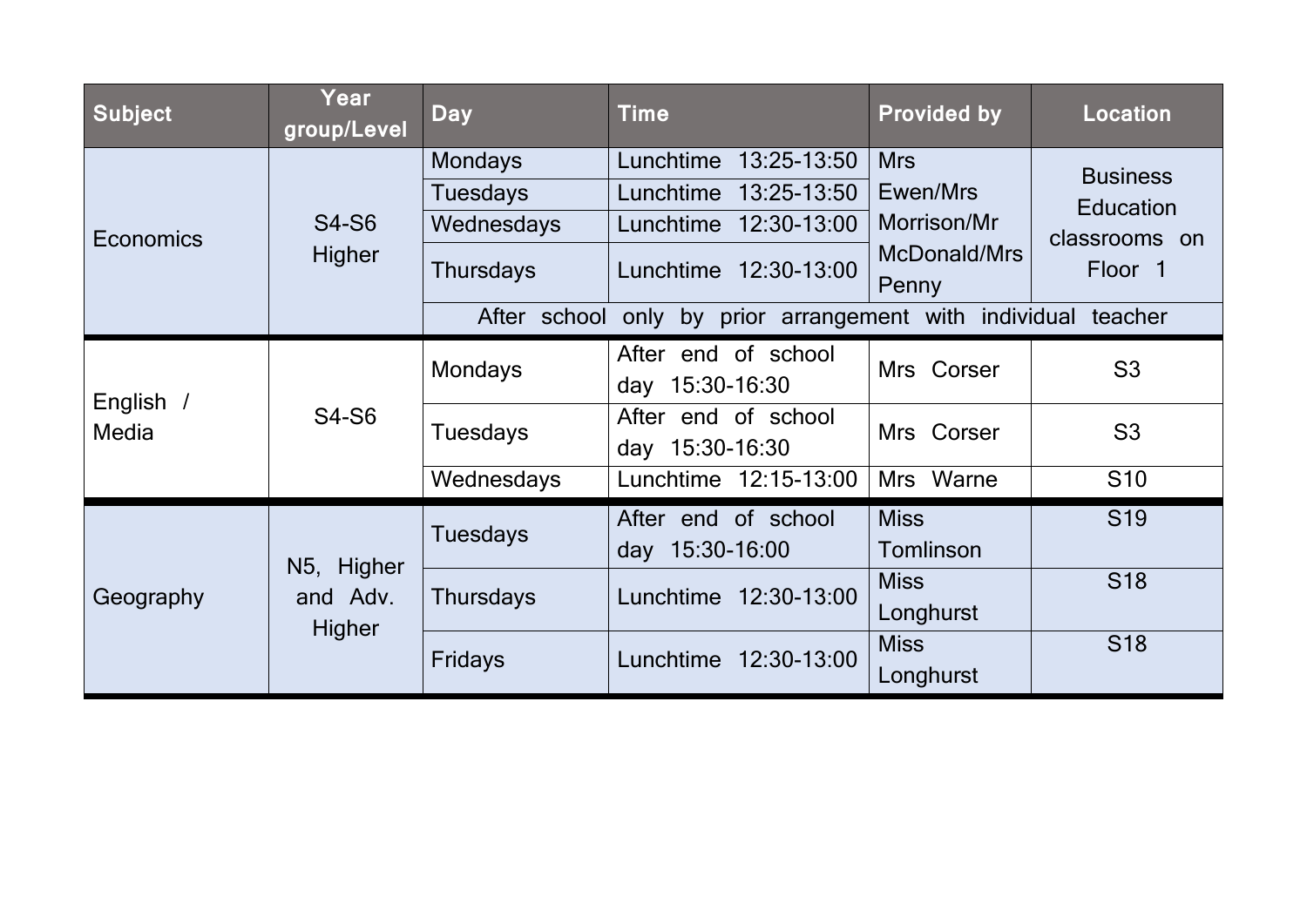| <b>Subject</b>     | Year<br>group/Level                   | <b>Day</b>       | <b>Time</b>                                                        | <b>Provided by</b> | <b>Location</b>                              |
|--------------------|---------------------------------------|------------------|--------------------------------------------------------------------|--------------------|----------------------------------------------|
| <b>History</b>     | N5, Higher<br>and Adv.<br>Higher      | <b>Mondays</b>   | 13:15-13:45<br>Lunchtime                                           | Murdoch<br>Mr      | <b>S37</b>                                   |
|                    |                                       | <b>Tuesdays</b>  | 13:15-13:45<br>Lunchtime                                           | Murdoch<br>Mr      | <b>S37</b>                                   |
|                    |                                       | Wednesdays       | After end of school<br>day 14:45-15:15                             | Mr Murdoch         | <b>S37</b>                                   |
|                    |                                       | <b>Thursdays</b> | Lunchtime 13:15-13:45<br>After end of school<br>day 14:45-15:15    | Mr Murdoch         | <b>S37</b>                                   |
| <b>Mathematics</b> | All year<br>groups $\&$<br>all levels | <b>Mondays</b>   | Lunchtime<br>13:05-13:50                                           | Various staff      | <b>MOLA</b><br>(Maths Open<br>Learning Area) |
|                    |                                       | <b>Tuesdays</b>  | 13:05-13:50<br>Lunchtime<br>After end of school<br>day 15:30-16:30 | Various staff      | <b>MOLA</b><br>(Maths Open<br>Learning Area) |
|                    |                                       | Wednesdays       | 12:15-13:00<br>Lunchtime                                           | Various staff      | <b>MOLA</b><br>(Maths Open<br>Learning Area) |
|                    |                                       | <b>Thursdays</b> | Lunchtime<br>12:15-13:00<br>After end of school<br>day 14:40-15:40 | Various staff      | <b>MOLA</b><br>(Maths Open<br>Learning Area) |
|                    |                                       | Fridays          | Lunchtime 12:15-13:00                                              | Various staff      | <b>MOLA</b><br>(Maths Open<br>Learning Area) |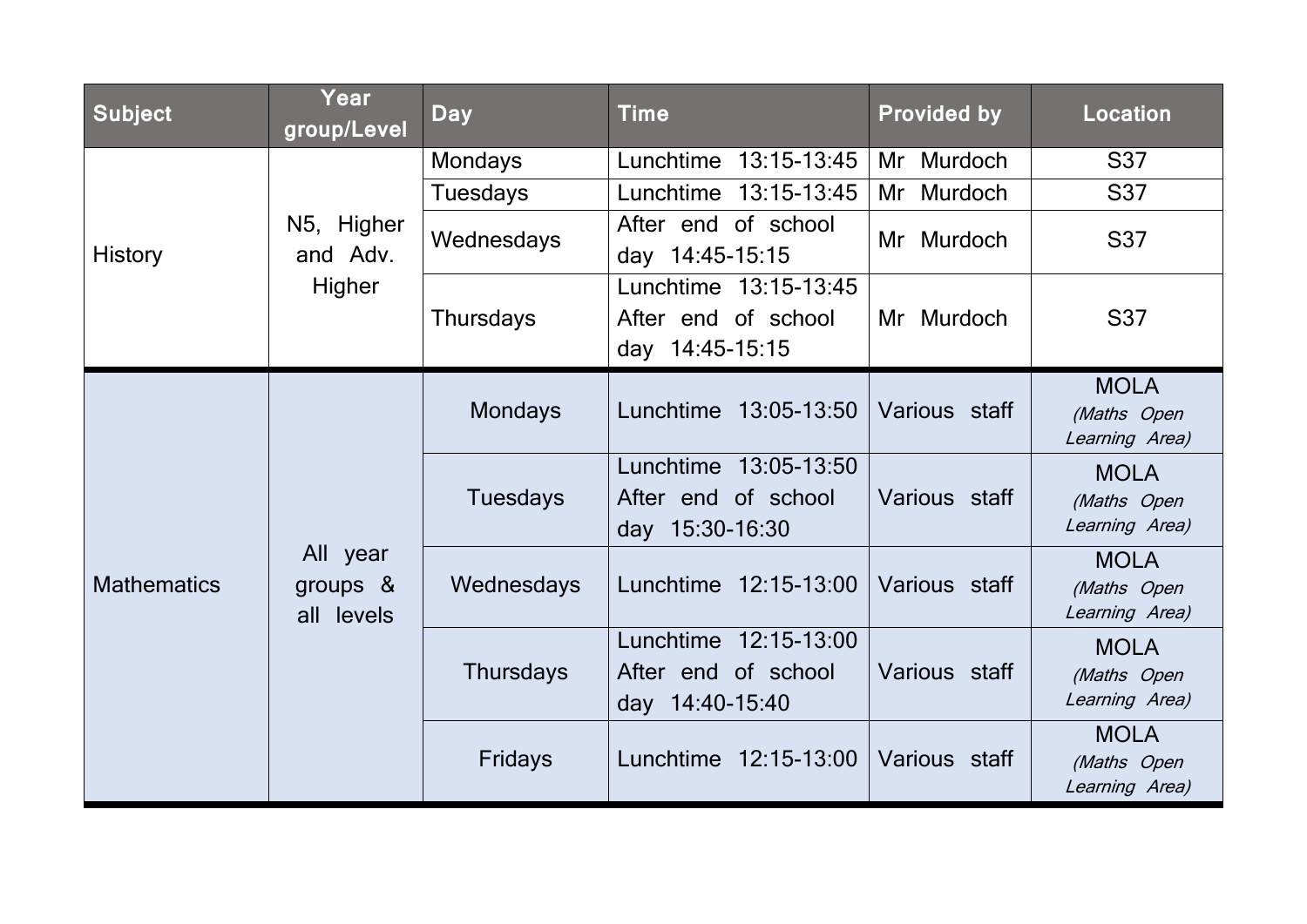| <b>Subject</b>                 | Year<br>group/Level                                         | <b>Day</b>                                                                          | <b>Time</b>                                                                                                                                            | <b>Provided by</b>                                             | <b>Location</b>                                                            |
|--------------------------------|-------------------------------------------------------------|-------------------------------------------------------------------------------------|--------------------------------------------------------------------------------------------------------------------------------------------------------|----------------------------------------------------------------|----------------------------------------------------------------------------|
| <b>Music</b>                   | <b>S4-S6</b>                                                |                                                                                     | Accompaniment rehearsal between the individual teacher and pupil by<br>arrangement                                                                     |                                                                |                                                                            |
| Modern<br>Foreign<br>Languages | N4 to Adv.<br>Higher                                        | teacher                                                                             | Individual pupils to arrange with class                                                                                                                | Pupil's class<br>teacher                                       | <b>MFL</b><br>classrooms on<br>Floor <sub>2</sub>                          |
| Modern<br><b>Studies</b>       | N5, Higher<br>and Adv.<br>Higher                            | <b>Mondays</b><br>Wednesdays<br><b>Thursdays</b>                                    | 13:15-13:45<br>Lunchtime<br>13:15-13:45<br>Lunchtime<br>12:30-13:00<br>Lunchtime<br>After end of school<br>day 14:45-15:15                             | Mrs Kelly<br>Mrs Leslie<br>Miss Willins                        | S <sub>21</sub><br><b>S28</b><br><b>S32</b>                                |
| PC<br>Passport                 | <b>S4-S6</b><br><b>SCQF</b><br>Levels <sub>4</sub><br>and 5 | <b>Mondays</b><br><b>Tuesdays</b><br>Wednesdays<br><b>Thursdays</b><br>After school | Lunchtime<br>13:25-13:50<br>13:25-13:50<br>Lunchtime<br>12:30-13:00<br>Lunchtime<br>Lunchtime 12:30-13:00<br>only by prior arrangement with individual | <b>Mrs</b><br>Ewen/Mrs<br>Morrison/Mr<br>McDonald/Mrs<br>Penny | <b>Business</b><br><b>Education</b><br>classrooms on<br>Floor 1<br>teacher |
| <b>Physics</b>                 | N4, N5,<br>Higher and<br>Adv. Higher                        | teacher                                                                             | Individual pupils to arrange with class                                                                                                                | Pupil's class<br>teacher                                       | <b>Science</b><br>classrooms on<br>Floor 1                                 |